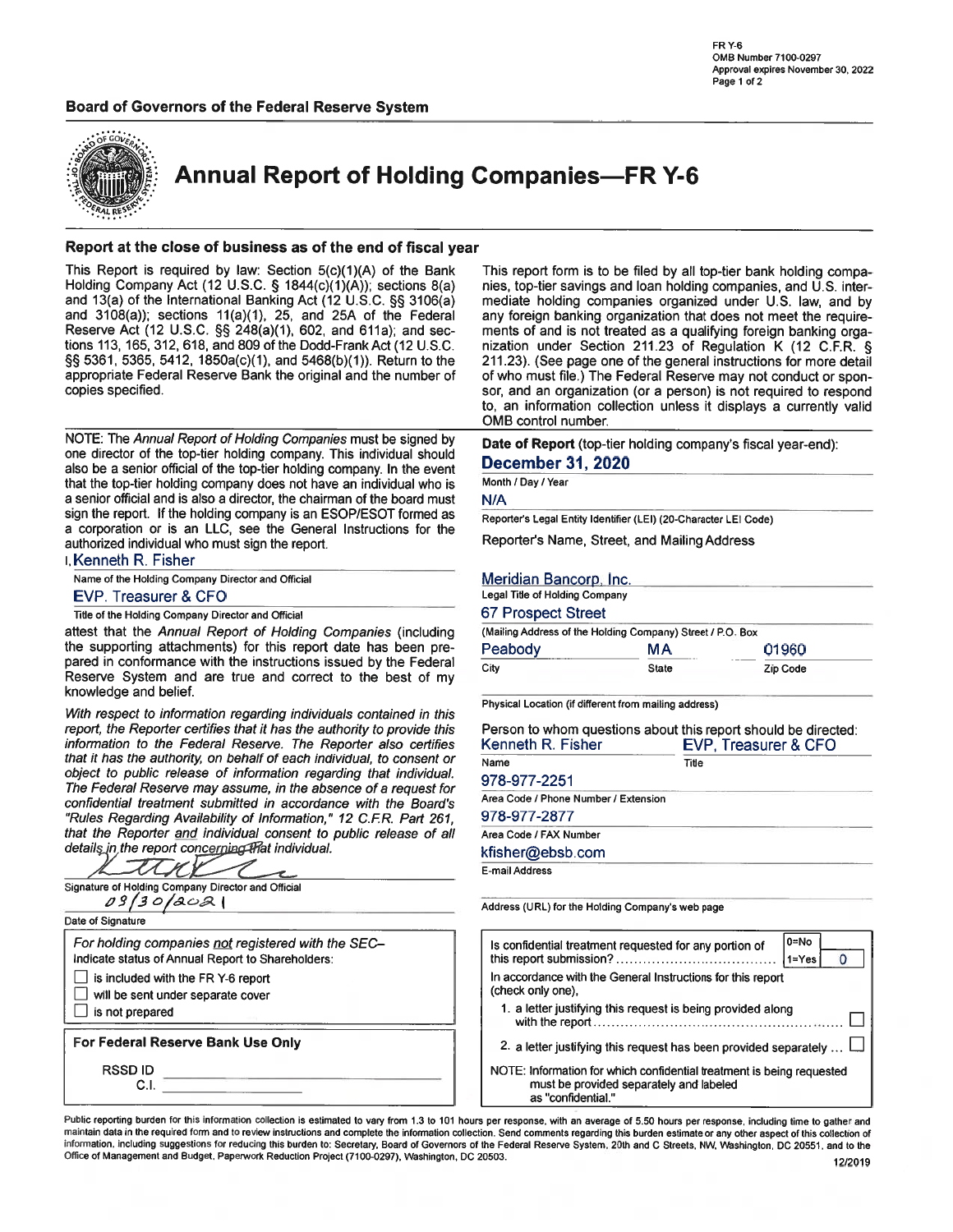# For Use By Tiered Holding Companies

Top-tiered holding companies must list the names, mailing address, and physical locations of each of their subsidiary holding companies below.

| Legal Title of Subsidiary Holding Company |                                                                       |          |      | Legal Title of Subsidiary Holding Company                             |          |
|-------------------------------------------|-----------------------------------------------------------------------|----------|------|-----------------------------------------------------------------------|----------|
|                                           | (Mailing Address of the Subsidiary Holding Company) Street / P.O. Box |          |      | (Mailing Address of the Subsidiary Holding Company) Street / P.O. Box |          |
| City                                      | <b>State</b>                                                          | Zip Code | City | <b>State</b>                                                          | Zip Code |
|                                           | Physical Location (if different from mailing address)                 |          |      | Physical Location (if different from mailing address)                 |          |
| Legal Title of Subsidiary Holding Company |                                                                       |          |      | Legal Title of Subsidiary Holding Company                             |          |
|                                           | (Mailing Address of the Subsidiary Holding Company) Street / P.O. Box |          |      | (Mailing Address of the Subsidiary Holding Company) Street / P.O. Box |          |
| City                                      | <b>State</b>                                                          | Zip Code | City | State                                                                 | Zip Code |
|                                           | Physical Location (if different from mailing address)                 |          |      | Physical Location (if different from mailing address)                 |          |
| Legal Title of Subsidiary Holding Company |                                                                       |          |      | Legal Title of Subsidiary Holding Company                             |          |
|                                           | (Mailing Address of the Subsidiary Holding Company) Street / P.O. Box |          |      | (Mailing Address of the Subsidiary Holding Company) Street / P.O. Box |          |
| City                                      | State                                                                 | Zip Code | City | <b>State</b>                                                          | Zip Code |
|                                           | Physical Location (if different from mailing address)                 |          |      | Physical Location (if different from mailing address)                 |          |
| Legal Title of Subsidiary Holding Company |                                                                       |          |      | Legal Title of Subsidiary Holding Company                             |          |
|                                           | (Mailing Address of the Subsidiary Holding Company) Street / P.O. Box |          |      | (Mailing Address of the Subsidiary Holding Company) Street / P.O. Box |          |
| City                                      | <b>State</b>                                                          | Zip Code | City | <b>State</b>                                                          | Zip Code |
|                                           | Physical Location (if different from mailing address)                 |          |      | Physical Location (if different from mailing address)                 |          |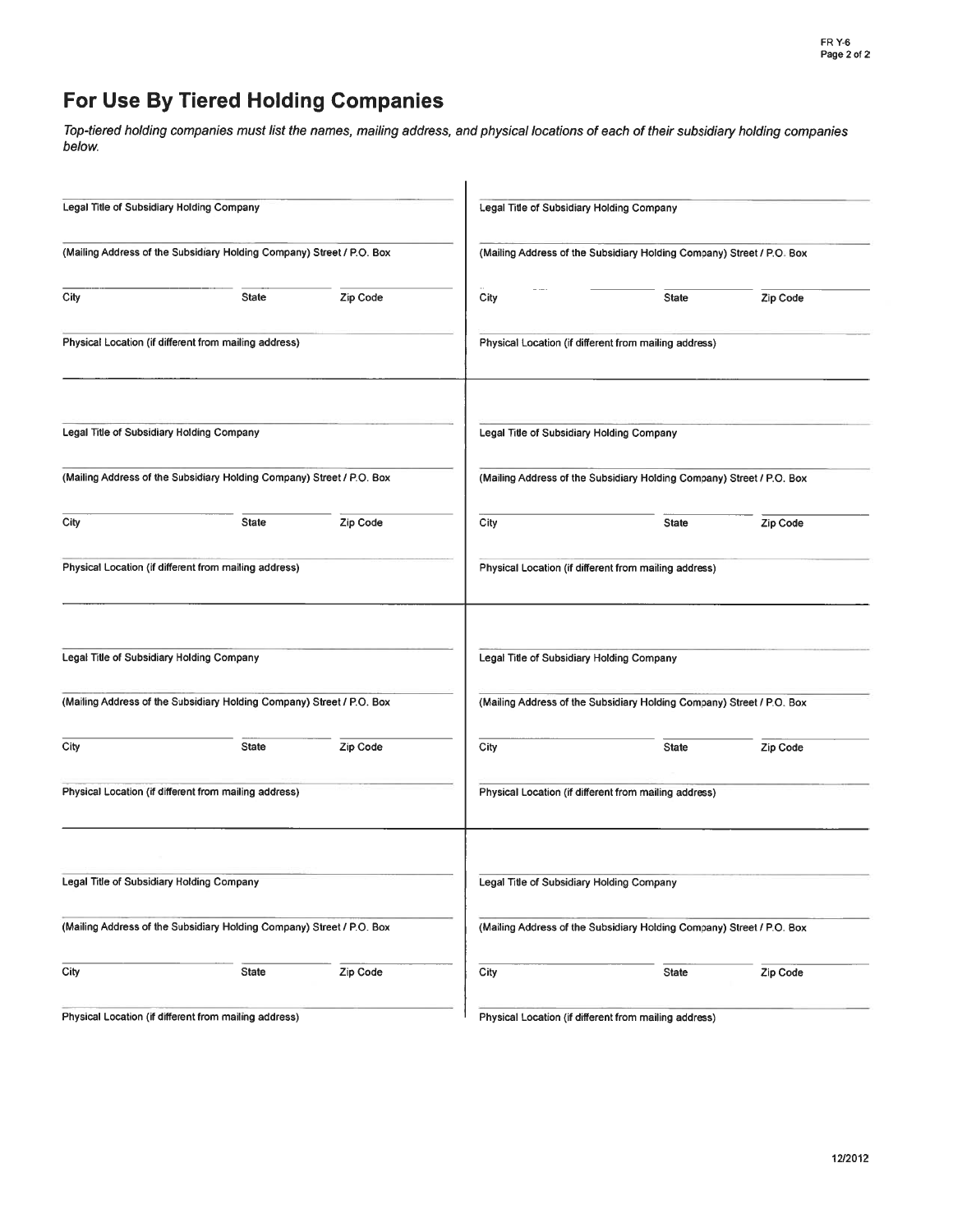# **Table of Contents**

Report Item 1: Annual Report to Shareholders

• Not applicable

Report Item 2a: Organizational Structure

• See attached

Report Item 2b: Domestic Branch Listing

• Submitted electronically on March 29, 2021.

**Report Item 3: Securities Holders** 

• See attached

Report Item 4: Insiders

• See attached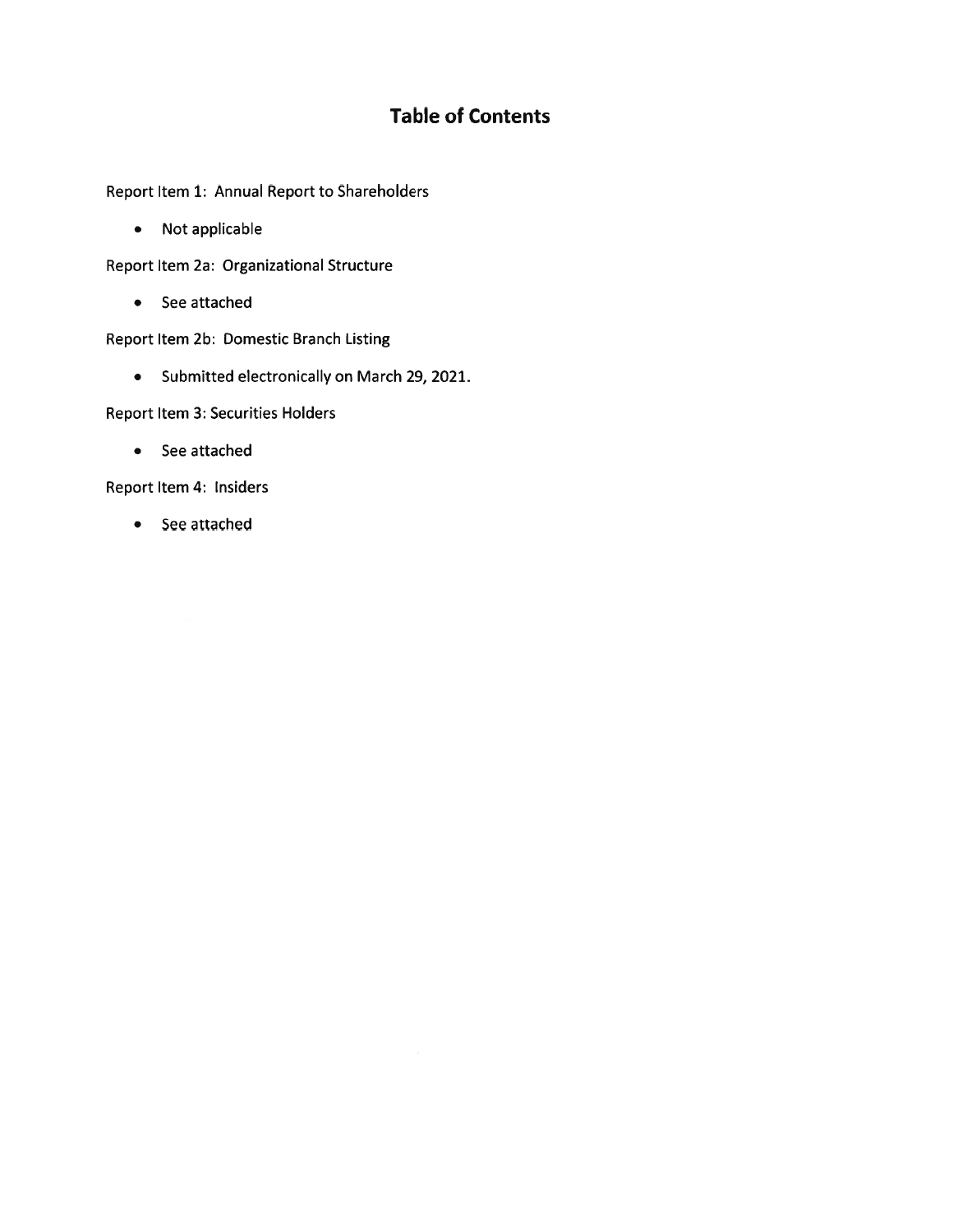Item 2a

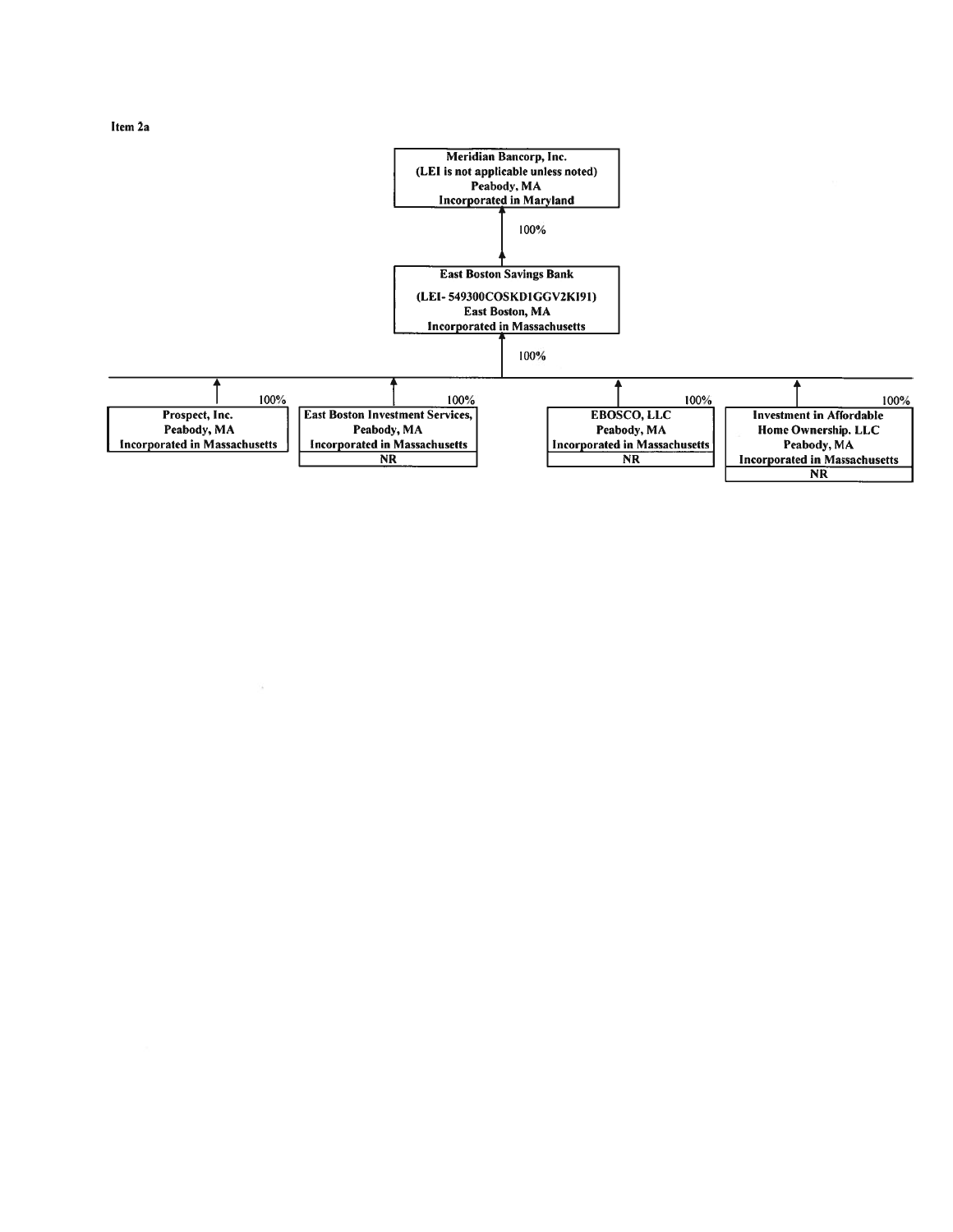### **Results:** A list of branches for your depository institution: EAST BOSTON SAVINGS BANK (ID\_RSSD: 1000100). This depository institution is held by MERIDIAN BANCORP, INC. (1902651) of PEABODY, MA. The data are as of 12/31/2020. Data reflects information that was received and processed through 01/05/2021.

### **Reconciliation and Verification Steps**

1. In the **Data Action** column of each branch row, enter one or more of the actions specified below 2. If required, enter the date in the **Effective Date** column

### **Actions**

**OK:** If the branch information is correct, enter 'OK' in the **Data Action** column.

**Change:** If the branch information is incorrect or incomplete, revise the data, enter 'Change' in the **Data Action** column and the date when this information first became valid in the **Effective Date** column.

**Close:** If a branch listed was sold or closed, enter 'Close' in the **Data Action** column and the sale or closure date in the **Effective Date** column.

**Delete:** If a branch listed was never owned by this depository institution, enter 'Delete' in the **Data Action** column.

**Add:** If a reportable branch is missing, insert a row, add the branch data, and enter 'Add' in the **Data Action** column and the opening or acquisition date in the **Effective Date** column.

If printing this list, you may need to adjust your page setup in MS Excel. Try using landscape orientation, page scaling, and/or legal sized paper.

#### **Submission Procedure**

When you are finished, send a saved copy to your FRB contact. See the detailed instructions on this site for more information. If you are e-mailing this to your FRB contact, put your institution name, city and state in the subject line of the e-mail.

#### Note:

To satisfy the **FR Y-10 reporting requirements**, you must also submit FR Y-10 Domestic Branch Schedules for each branch with a **Data Action** of Change, Close, Delete, or Add. The FR Y-10 report may be submitted in a hardcopy format or via the FR Y-10 Online application - https://y10online.federalreserve.gov.

\* FDIC UNINUM, Office Number, and ID\_RSSD columns are for reference only. Verification of these values is not required.

|    | Data Action Effective Date Branch Service Type | Branch ID RSSD* | <b>Popular Name</b>                  | <b>Street Address</b>       | City                | <b>State</b> | <b>Zip Code</b> | County           | Country                    | <b>FDIC UNINUM*</b> | Office Number* | <b>Head Office</b>              | Head Office ID RSSD* | <b>Comments</b> |
|----|------------------------------------------------|-----------------|--------------------------------------|-----------------------------|---------------------|--------------|-----------------|------------------|----------------------------|---------------------|----------------|---------------------------------|----------------------|-----------------|
|    | Full Service (Head Office)                     | 1000100         | EAST BOSTON SAVINGS BANK             | 10 MERIDIAN STREET          | <b>BOSTON</b>       | MA           | 02128           | <b>SUFFOLK</b>   | UNITED STATES Not Required |                     | Not Required   | EAST BOSTON SAVINGS BANK        | 1000100              |                 |
| OK | <b>Full Service</b>                            | 4496263         | <b>ALLSTON BRANCH</b>                | 181 BRIGHTON AVENUE         | <b>ALLSTON</b>      | MA           | 02134           | <b>SUFFOLK</b>   | UNITED STATES              | <b>Not Required</b> | Not Required   | EAST BOSTON SAVINGS BANK        | 1000100              |                 |
| OK | <b>Full Service</b>                            | 449627          | <b>BELMONT BRANCH</b>                | 70 CONCORD AVENUE           | <b>BELMONT</b>      | MA           | 03220           | <b>BARNSTABL</b> | UNITED STATES              | Not Required        | Not Required   | EAST BOSTON SAVINGS BANK        | 1000100              |                 |
| OK | <b>Full Service</b>                            | 530733          | <b>BRIGHAM CIRCLE</b>                | <b>1614 TREMONT STREET</b>  | <b>BOSTON</b>       | MA           | 02120           | <b>SUFFOLK</b>   | <b>JNITED STATES</b>       | Not Required        | Not Required   | EAST BOSTON SAVINGS BANK        | 1000100              |                 |
| OK | <b>Full Service</b>                            | 18603           | CENTRAL SQUARE BRANCH                | 1 BENNINGTON STREET         | <b>BOSTON</b>       | MA           | 02128           | <b>SUFFOLK</b>   | UNITED STATES              | Not Required        | Not Required   | <b>EAST BOSTON SAVINGS BANK</b> | 1000100              |                 |
| OK | <b>Full Service</b>                            | 4971854         | <b><i>CNEELAND STREET BRANCH</i></b> | 95 KNEELAND STREET          | <b>BOSTON</b>       | MA           | 02111           | <b>SUFFOLK</b>   | UNITED STATES              | <b>Not Required</b> | Not Required   | EAST BOSTON SAVINGS BANK        | 1000100              |                 |
| OK | <b>Full Service</b>                            | 944300          | ORIENT HEIGHTS BRANCH                | 856 BENNINGTON STREET       | <b>BOSTON</b>       | MA           | 02128           | <b>SUFFOLK</b>   | UNITED STATES              | Not Required        | Not Required   | EAST BOSTON SAVINGS BANK        | 1000100              |                 |
| OK | <b>Full Service</b>                            | 4303987         | SOUTH END BRANCH                     | 1134 WASHINGTON STREET      | <b>BOSTON</b>       | MA           | 02118           | <b>SUFFOLK</b>   | UNITED STATES Not Required |                     | Not Required   | <b>EAST BOSTON SAVINGS BANK</b> | 1000100              |                 |
| OK | <b>Full Service</b>                            | 5447431         | 1608 COMM AVE                        | 1608 COMMONWEALTH AVE       | <b>BRIGHTON</b>     | MA           | 02135           | <b>SUFFOLK</b>   | UNITED STATES              | <b>Not Required</b> | Not Required   | EAST BOSTON SAVINGS BANK        | 1000100              |                 |
| OK | <b>Full Service</b>                            | 5211548         | CLEVELAND CIRCLE                     | 1952 BEACON STREET          | <b>BRIGHTON</b>     | MA           | 02135           | <b>SUFFOLK</b>   | UNITED STATES              | <b>Not Required</b> | Not Required   | <b>EAST BOSTON SAVINGS BANK</b> | 1000100              |                 |
| OK | <b>Full Service</b>                            | 5533594         | 473 HARVARD ST                       | 473 HARVARD STREET          | <b>BROOKLINE</b>    | MA           | 02446           | <b>NORFOLK</b>   | UNITED STATES Not Required |                     | Not Required   | <b>EAST BOSTON SAVINGS BANK</b> | 1000100              |                 |
| OK | <b>Full Service</b>                            | 5081778         | <b>BROOKLINE 2 BRANCH</b>            | 1441 BEACON STREET          | <b>BROOKLINE</b>    | MA           | 02446           | <b>NORFOLK</b>   | UNITED STATES              | <b>Not Required</b> | Not Required   | <b>EAST BOSTON SAVINGS BANK</b> | 1000100              |                 |
| OK | <b>Full Service</b>                            | 490838          | <b>BROOKLINE BRANCH</b>              | 1050 BEACON STREET          | <b>BROOKLINE</b>    | MA           | 02446           | <b>NORFOLK</b>   | UNITED STATES Not Required |                     | Not Required   | <b>EAST BOSTON SAVINGS BANK</b> | 1000100              |                 |
| OK | <b>Full Service</b>                            | 5312605         | BURLINGTON BRANCH                    | 50 SUMMIT DRIVE             | <b>BURLINGTON</b>   | MA           | 01803           | MIDDLESEX        | UNITED STATES              | Not Required        | Not Required   | <b>EAST BOSTON SAVINGS BANK</b> | 1000100              |                 |
| OK | <b>Full Service</b>                            | 5399848         | 1739 MASS AVE                        | 1739 MASSACHUSETTS AVENUE   | CAMBRIDGE           | MA           | 02140           | MIDDLESEX        | UNITED STATES              | <b>Not Required</b> | Not Required   | EAST BOSTON SAVINGS BANK        | 1000100              |                 |
| OK | <b>Full Service</b>                            | 441374          | CAMBRIDGE BRANCH                     | 2172 MASSACHUSETTS AVENUE   | CAMBRIDGE           | MA           | 02140           | MIDDLESEX        | UNITED STATES              | <b>Not Required</b> | Not Required   | EAST BOSTON SAVINGS BANK        | 1000100              |                 |
| OK | <b>Full Service</b>                            | 4357690         | <b>DANVERS BRANCH</b>                | 10 ELM STREET               | <b>DANVERS</b>      | МA           | 01923           | <b>ESSEX</b>     | UNITED STATES              | <b>Not Required</b> | Not Reauired   | EAST BOSTON SAVINGS BANK        | 1000100              |                 |
| OK | <b>Full Service</b>                            | 3628124         | CODMAN SQUARE BRANCH                 | 305 TALBOT AVENUE           | <b>DORCHESTER</b>   | МA           | 02124           | <b>SUFFOLK</b>   | UNITED STATES Not Required |                     | Not Required   | EAST BOSTON SAVINGS BANK        | 1000100              |                 |
| OK | <b>Full Service</b>                            | 321787          | GALLIVAN BOULEVARD BRANCH            | 489 GALLIVAN BOULEVARD      | <b>DORCHESTER</b>   | МA           | 02124           | <b>SUFFOLK</b>   | UNITED STATES              | <b>Not Required</b> | Not Required   | EAST BOSTON SAVINGS BANK        | 1000100              |                 |
| OK | <b>Full Service</b>                            | 27287           | MEETINGHOUSE HEAD OFFICE BRANCH      | 2250 DORCHESTER AVE         | <b>DORCHESTER</b>   | МA           | 02124           | <b>SUFFOLK</b>   | UNITED STATES              | Not Required        | Not Required   | <b>EAST BOSTON SAVINGS BANK</b> | 1000100              |                 |
| OK | <b>Full Service</b>                            | 490524          | <b>MORRISSEY BOULEVARD BRANCH</b>    | 960 MORRISSEY BLVD          | <b>DORCHESTER</b>   | MA           | 02124           | <b>SUFFOLK</b>   | UNITED STATES Not Required |                     | Not Required   | <b>EAST BOSTON SAVINGS BANK</b> | 1000100              |                 |
| OK | <b>Full Service</b>                            | 377871          | VERETT BRANCH                        | 1755 REVERE BEACH PARKWAY   | EVERETT             | МA           | 02149           | <b>SUFFOLK</b>   | UNITED STATES              | Not Required        | Not Required   | EAST BOSTON SAVINGS BANK        | 1000100              |                 |
| OK | <b>Full Service</b>                            | 33607           | AMAICA PLAIN BRANCH                  | 515 CENTRE STREET           | JAMAICA PLAIN       | MA           | 02130           | <b>SUFFOLK</b>   | UNITED STATES              | <b>Not Required</b> | Not Required   | EAST BOSTON SAVINGS BANK        | 1000100              |                 |
| OK | <b>Full Service</b>                            | 3778720         | YNN BRANCH                           | 335 BROADWAY                | <b>LYNN</b>         | MA           | 01904           | <b>ESSEX</b>     | UNITED STATES Not Required |                     | Not Required   | <b>EAST BOSTON SAVINGS BANK</b> | 1000100              |                 |
| OK | <b>Full Service</b>                            | 5331651         | YNNFIELD BRANCH                      | 24 BROADWAY                 | LYNNFIELD           | MA           | 01940           | <b>ESSEX</b>     | UNITED STATES              | Not Required        | Not Required   | EAST BOSTON SAVINGS BANK        | 1000100              |                 |
| OK | <b>Full Service</b>                            | 396765          | <b>MEDFORD BRANCH</b>                | <b>410 RIVERSIDE AVENUE</b> | <b>MEDFORD</b>      | MA           | 02155           | MIDDLESEX        | UNITED STATES              | <b>Not Required</b> | Not Required   | EAST BOSTON SAVINGS BANK        | 1000100              |                 |
| OK | <b>Full Service</b>                            | 330056          | <b>MELROSE BRANCH</b>                | 108 MAIN STREET             | <b>MELROSE</b>      | MA           | 02176           | MIDDLESEX        | UNITED STATES              | <b>Not Required</b> | Not Required   | EAST BOSTON SAVINGS BANK        | 1000100              |                 |
| OK | <b>Full Service</b>                            | 310532          | <b>EABODY BRANCH</b>                 | 67 PROSPECT STREET          | PEABODY             | MA           | 01960           | <b>ESSEX</b>     | UNITED STATES              | <b>Not Required</b> | Not Required   | <b>EAST BOSTON SAVINGS BANK</b> | 1000100              |                 |
| OK | <b>Full Service</b>                            | 237304          | <b>BROADWAY BRANCH</b>               | 575 BROADWAY                | <b>REVERE</b>       | MA           | 02151           | <b>SUFFOLK</b>   | UNITED STATES              | <b>Not Required</b> | Not Required   | EAST BOSTON SAVINGS BANK        | 1000100              |                 |
| OK | imited Service                                 | 5227138         | MOBILE BANKING UNIT                  | <b>126 SQUIRE ROAD</b>      | <b>REVERE</b>       | MA           | 02151           | <b>SUFFOLK</b>   | UNITED STATES              | Not Required        | Not Required   | EAST BOSTON SAVINGS BANK        | 1000100              |                 |
| OK | <b>Full Service</b>                            | 426173          | SQUIRE ROAD BRANCH                   | 126 SQUIRE ROAD             | <b>REVERE</b>       | MA           | 02151           | <b>SUFFOLK</b>   | UNITED STATES              | Not Required        | Not Required   | <b>EAST BOSTON SAVINGS BANK</b> | 1000100              |                 |
| OK | <b>Full Service</b>                            | 452161          | <b>ROSLINDALE BRANCH</b>             | 4238 WASHINGTON STREET      | <b>ROSLINDALE</b>   | MA           | 02131           | <b>SUFFOLK</b>   | UNITED STATES              | Not Reauired        | Not Required   | EAST BOSTON SAVINGS BANK        | 1000100              |                 |
| OK | <b>Full Service</b>                            | 5514605         | <b>ALEM BRANCH</b>                   | 193 WASHINGTON STREET       | SALEM               | МA           | 01970           | <b>ESSEX</b>     | UNITED STATES              | Not Required        | Not Required   | EAST BOSTON SAVINGS BANK        | 1000100              |                 |
| OK | <b>Full Service</b>                            | 1158300         | <b>SAUGUS CENTER BRANCH</b>          | 320 CENTRAL STREET          | SAUGUS              | MA           | 1906            | <b>ESSEX</b>     | UNITED STATES Not Required |                     | Not Required   | <b>EAST BOSTON SAVINGS BANK</b> | 1000100              |                 |
| OK | <b>Full Service</b>                            | 938608          | <b>ILLAGE PARK BRANCH</b>            | 317 MAIN STREET             | SAUGUS              | МA           | 01906           | <b>ESSEX</b>     | UNITED STATES              | Not Required        | Not Required   | EAST BOSTON SAVINGS BANK        | 1000100              |                 |
| OK | <b>Full Service</b>                            | 458262          | JNION SQUARE BRANCH                  | 37 BOW ST, UNION SQUARE     | SOMERVILLE          | MA           | 02143           | MIDDLESEX        | UNITED STATES              | Not Required        | Not Required   | EAST BOSTON SAVINGS BANK        | 1000100              |                 |
| OK | <b>Full Service</b>                            | 313550          | ANDREW SQUARE BRANCH                 | 501 SOUTHAMPTON STREET      | SOUTH BOSTON        | MA           | 02127           | <b>SUFFOLK</b>   | UNITED STATES Not Required |                     | Not Required   | EAST BOSTON SAVINGS BANK        | 1000100              |                 |
| OK | <b>Full Service</b>                            | 62690           | <b>OUTH BOSTON BRANCH</b>            | 708 E BROADWAY              | <b>SOUTH BOSTON</b> | <b>MA</b>    | 02127           | <b>SUFFOLK</b>   | UNITED STATES Not Required |                     | Not Required   | EAST BOSTON SAVINGS BANK        | 1000100              |                 |
| OK | <b>Full Service</b>                            | 1017274         | WEST BROADWAY BRANCH                 | 430 WEST BROADWAY           | SOUTH BOSTON        | MA           | 02127           | <b>SUFFOLK</b>   | UNITED STATES              | Not Required        | Not Required   | <b>EAST BOSTON SAVINGS BANK</b> | 1000100              |                 |
| OK | <b>Full Service</b>                            | 3924040         | WAKEFIELD BRANCH                     | 381 MAIN STREET             | WAKEFIELD           | МA           | 01880           | <b>SUFFOLK</b>   | UNITED STATES Not Required |                     | Not Required   | EAST BOSTON SAVINGS BANK        | 1000100              |                 |
| OK | <b>Full Service</b>                            | 426174          | NEST ROXBURY BRANCH                  | <b>1985 CENTRE STREET</b>   | <b>WEST ROXBURY</b> | MA           | 02132           | <b>SUFFOLK</b>   | UNITED STATES              | <b>Not Required</b> | Not Required   | EAST BOSTON SAVINGS BANK        | 1000100              |                 |
| OK | <b>Full Service</b>                            | 208229          | WINTHROP BRANCH                      | 15 BARTLETT ROAD            | <b>WINTHROP</b>     | MA           | 02152           | <b>SUFFOLK</b>   | UNITED STATES              | Not Required        | Not Required   | EAST BOSTON SAVINGS BANK        | 1000100              |                 |
| OK | <b>Full Service</b>                            | 5515723         | <b>WOBURN</b>                        | 331 MONTVALE AVENUE         | <b>WOBURN</b>       | MA           | 01801           | <b>MIDDLESEX</b> | UNITED STATES Not Required |                     | Not Required   | EAST BOSTON SAVINGS BANK        | 1000100              |                 |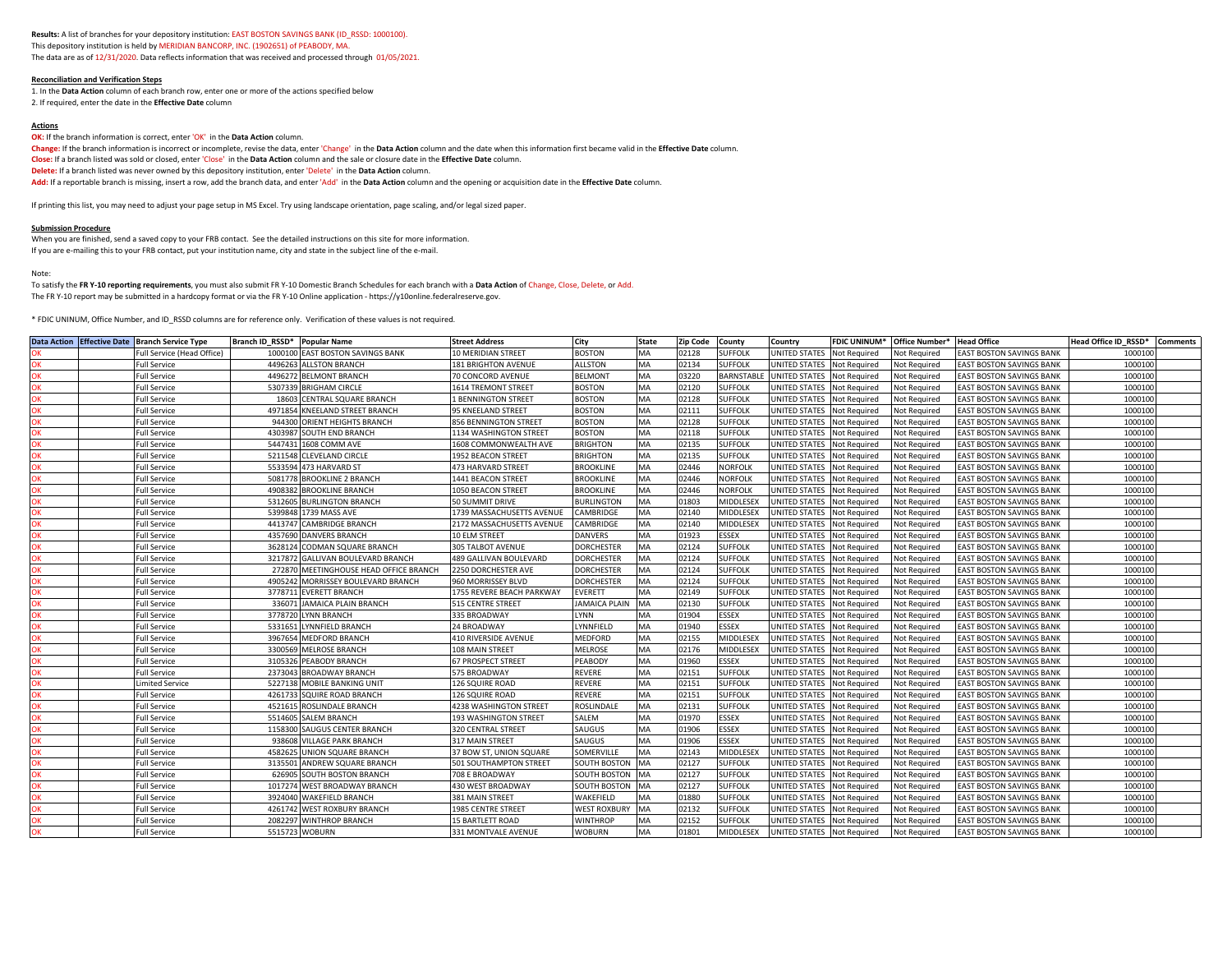**ITEM3 Securities Holders** 

**MERIDIAN BANCORP INC.** 

**Total Outstanding Shares** 

52,415,061

- 1 T. Rowe Price Associates, Inc. Baltimore, MD 21202 7,732,899 # Shares Aggregate Amount Beneficially Owned (14.75%)
- $\overline{2}$ Black Rock, Inc. New York, NY 10055 3,900,604 # Shares Aggregate Amount Beneficially Owned (7.44%)
- 3 **East Boston Savings Bank** Employee Stock Ownership Plan Trust **Quincy, IL 62305** 3,399,320 # Shares Aggregate Amount Beneficially Owned (6.49%)
- 4 **Dimensional Fund Advisors Austin, TX 78746** 2,907,437 # Shares Aggregate Amount Beneficially Owned (5.55%)